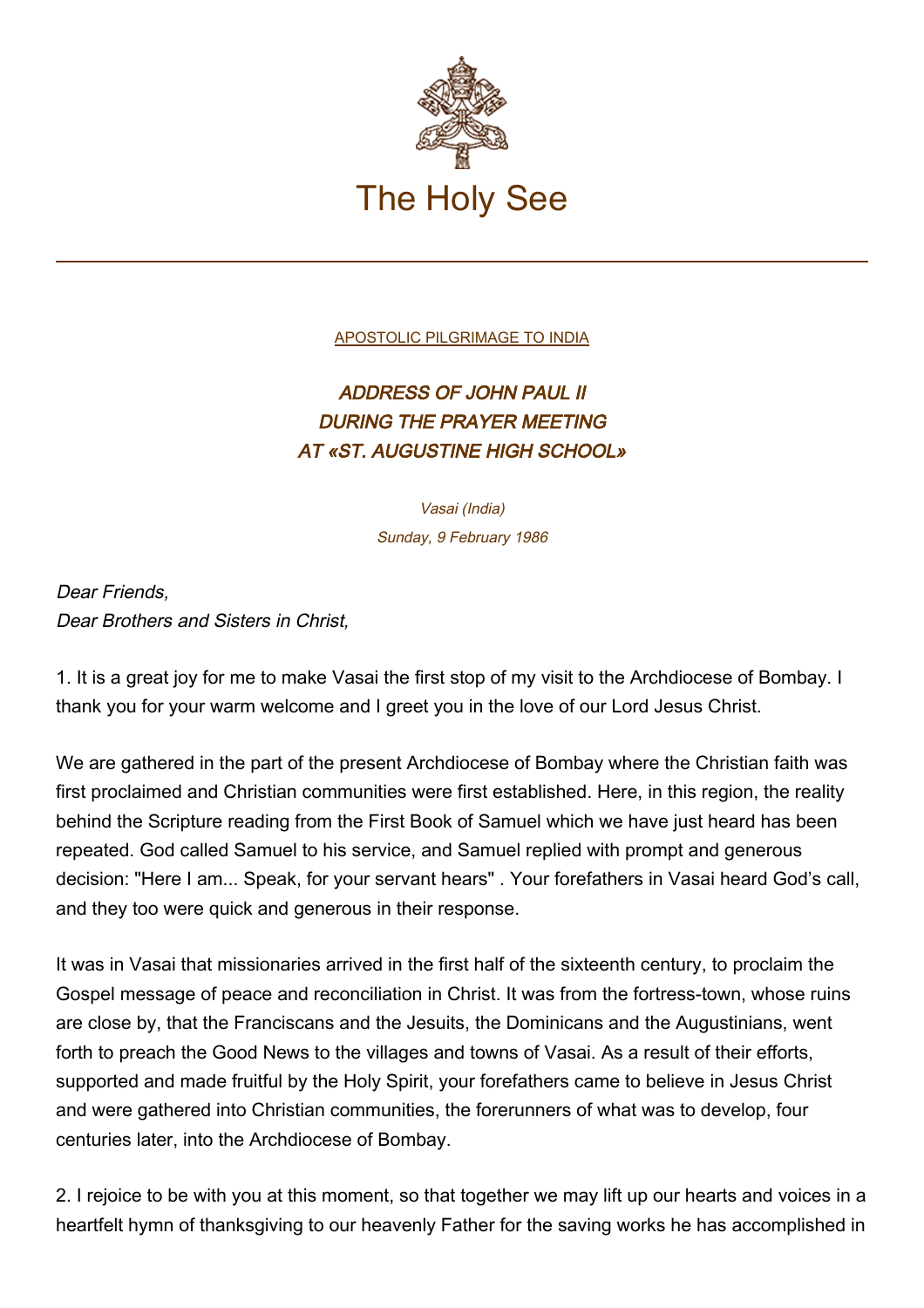your midst in the course of these four centuries.

Your ancestors welcomed the Good News of Jesus Christ. They committed themselves to his Church. They remained faithful through all the stages of the Church's life in this area. They were loyal in the midst of difficulties. And the fruits of their fidelity have not been wanting. Their perseverance is the reason why the faith was transmitted from generation to generation, until it was handed on to you and is seen today in the flourishing life of the parishes of Vasai.

In the context we offer our prayer of thanksgiving to the Lord: with gratitude to him for the Christian faith which has been entrusted to you. We thank him especially for the gifts of holiness and loving service which have marked the lives of so many of the Church's sons and daughters here. Among these there stands out the memory of Saint Gonsalo Garcia, the young native Franciscan of Vasai, who was martyred together with his confreres in Japan, thus giving the highest example of what the Good News of salvation in Jesus Christ has meant to the Christian people of Vasai.

It is good thing to return to the past and to think about the priceless gift of God's call to the people of this region. We need to return to that point in time when you became "a people claimed by God for his own, that you may declare the wonderful deeds of him who called you out of darkness into his marvellous light" .

3. In fact, the history of the Church in Vasai constitutes a particular unfolding of the great mystery of God's love for the human family. Through this history "the goodness and loving kindness of God our Saviour appeared" . In the pilgrim journey of each local Church – in humble day-by-day things just as much as in great events, in joys as in sorrows, in peace, as in persecution – the mystery of God's eternal love is at work.

The Church lives to proclaim this "goodness" of God. You do this especially when you gather around the Eucharistic table and celebrate the saving Sacrifice of Christ until the end of time . This is precisely the announcement of joy and hope for which the world yearns, for in Jesus' Passion and Death the eternal saving love of the Father is fully revealed: "For God so loved the world that he gave his only Son, that whoever believes in him should not perish but have eternal life" .

Brothers and sisters of Vasai, Bombay, and all India: you are called to the sublime task of making known the "goodness and loving kindness" of God and of bearing witness to it. Here the story of the young Samuel's vocation becomes a model for every Christian. The only response worthy of God's love is a generous commitment of your lives to the service of your fellow men: "Here I am... Speak, for your servant hears" .

4. If we look around and ask how the "goodness" of God is made known today in Vasai, we are immediately struck by the vitality of your family and parish life.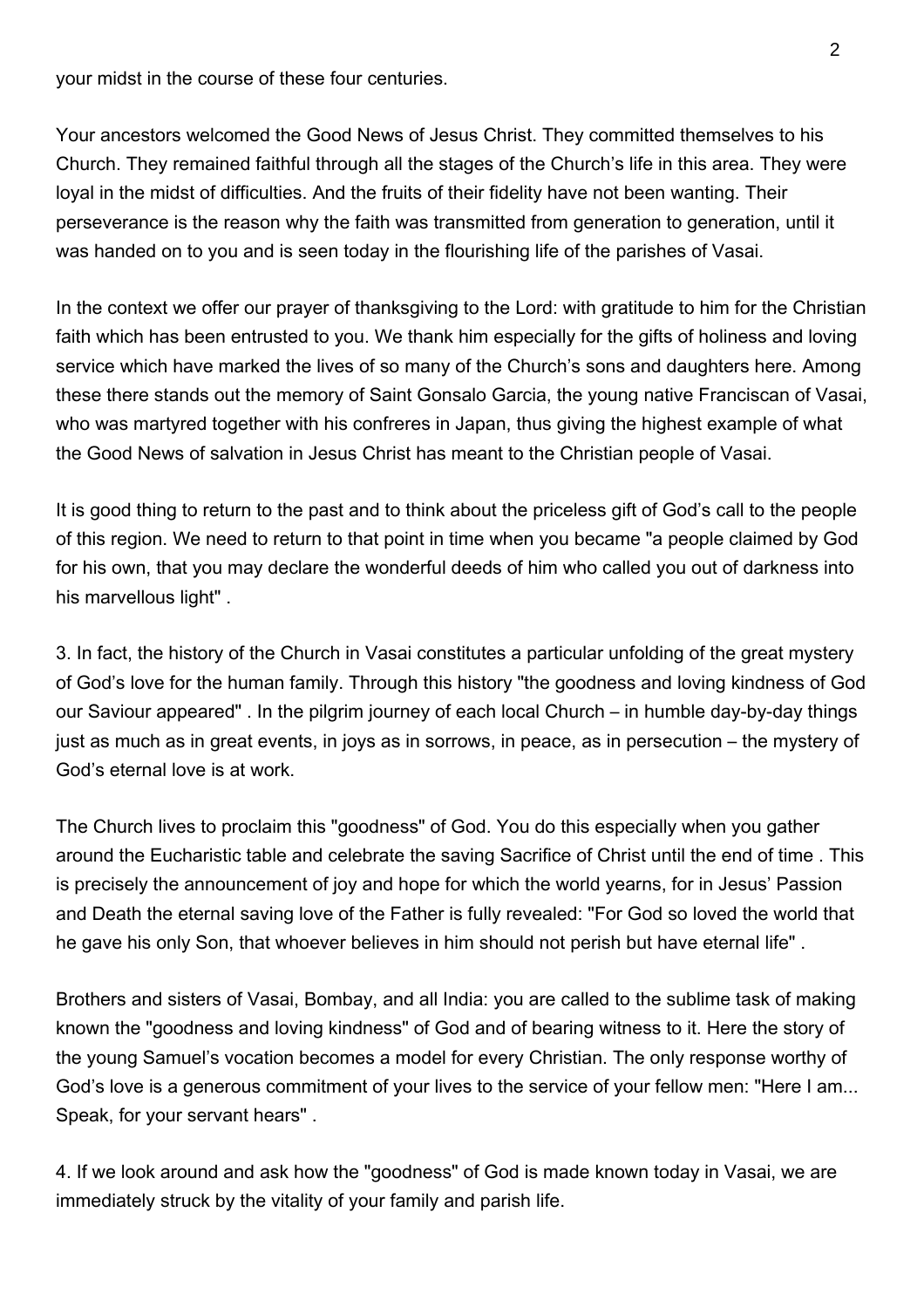Your closely-knit families, which support the personal development of their members and at the same time greatly contribute to the stability and progress of society as a whole, are a precious gift of God's love. In family life there are always difficulties and challenges. Today family life is burdened and threatened in new ways. Yet, as Christians you are aware that Christ's redeeming power makes possible an ever deeper and more intense communion, which is the foundation and soul of the community of marriage and the family .

I wish to encourage you to strengthen your family life and love. I have been told that family prayer is strong among you, and in particular the recitation of the family Rosary. Dear families of Vasai: listen to my appeal. The Pope asks you to continue to pray together. Pray together as a family, for your family and for other families. Parents: teach your children to pray with loving trust in our heavenly Father. Young couples: I ask you especially to cultivate this custom of family prayer. The stability, happiness and security of your families greatly depend on your prayerful relationship with God.

5. God's goodness and love is shown too by the pastoral and catechetical life of your parishes, in your regular reception of the laws of the Church, in your devotion to the Saints and especially to Mary, the Queen of Saints and Mother of the Church. This devotion to Mary has been a characteristic of your Christian life since the beginning, when the images of Our Lady in the churches of Remedy and Pali attracted devotees, both Christian and non-Christian, in great numbers.

Who will be surprised, then, that from such a dynamic family and parish life has flowed a steady stream of vocations to the priestly and religious life? I am very happy to note the number of young men and women whom the families and parishes of Vasai have carefully prepared and generously given to the priesthood and religious life, not only in the Archdiocese of Bombay but also in other parts of India. The Church thanks you for this, and prays that you will continue to co-operate with the Lord of the harvest so that his Church may always have suitable heralds of the Gospel.

6. I also wish to address a particular word of encouragement to the laity in what concerns their specific role and responsibility in the Church and in civil society. It is their special task to make God's goodness known in the world for the common good and to help to build society on the principles of justice and truth, freedom and love.

In the course of the last fifty years, the desire for knowledge, both secular and Christian, has led to the establishment of numerous educational institutions: a Senior College, Junior Colleges, Institutes of Education, a Technical Institute, fourteen High Schools, and a Primary School in almost every parish. Is this not something to be especially thankful for? How can we estimate in human terms the contribution that the Church is thus making to general advancement and social progress in Vasai?